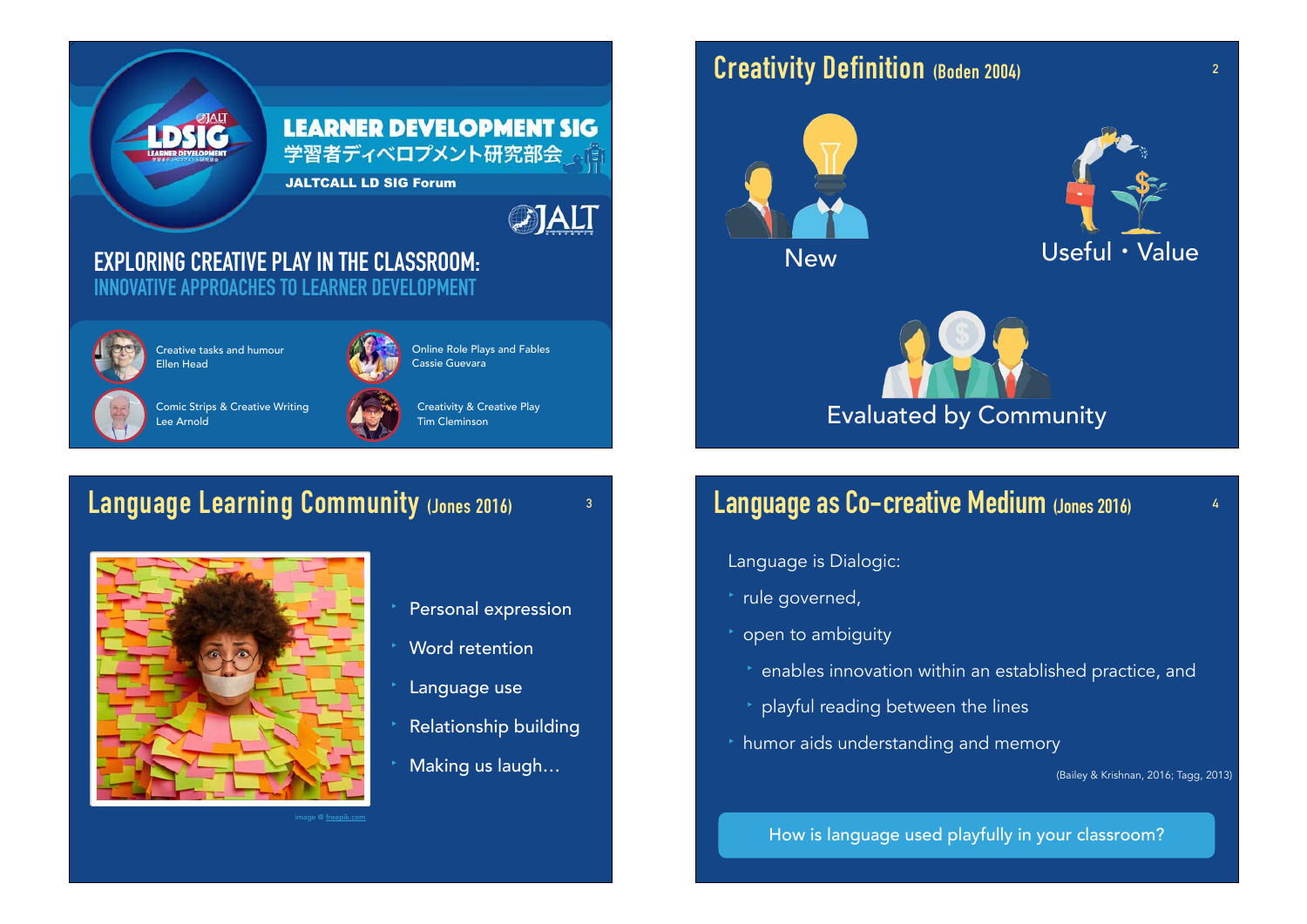Being playful is the engine of innovation and creativity: as we play, we think about thinking and we learn to act in new ways.

# **Play**

**Autonomous and interactive process of exploration and improvisation**

## **Creative Teachers <sup>7</sup>**

Material Creation and Lesson Planning

▸ transform subject matter into inclusive and powerful forms of pedagogy

#### Pedagogic Experience and Playful Mindset

- ▸ Flexibility
- ▸ Willingness to take risks
- ▸ Commitment to finding new ways to do things
- ▸ Broad range of interpersonal and pedagogic knowledge
- ▸ Individual teaching style
- → Innovative use of technology<br>Richards and Cotterill, 2016

#### **Creative Play - Expanding Classroom Modalities**

Zimmerman Manifesto ▸ Intrinsically motivated, autonomous and interactive practice:

(Rennie et al. 2019)

- **Exploration and risk-taking**
- ▶ Possibility thinking (Craft, 2011)
- ▸ Embodied and improvised



#### **Recombination and Building**



#### **Reflecting on 4P's of Creativity (Rhodes, 1961)** Person ▸ What aspects of personality help us to be creative? Place ▸ How do we facilitate creative play? What resistance do we encounter? **8**  $\Omega$  Process ▸ How does the creative process connect with language learning? **IN** Product ▸ What creative outcomes do we see in our practice and students' work? How might these ideas connect with learner agency and development?